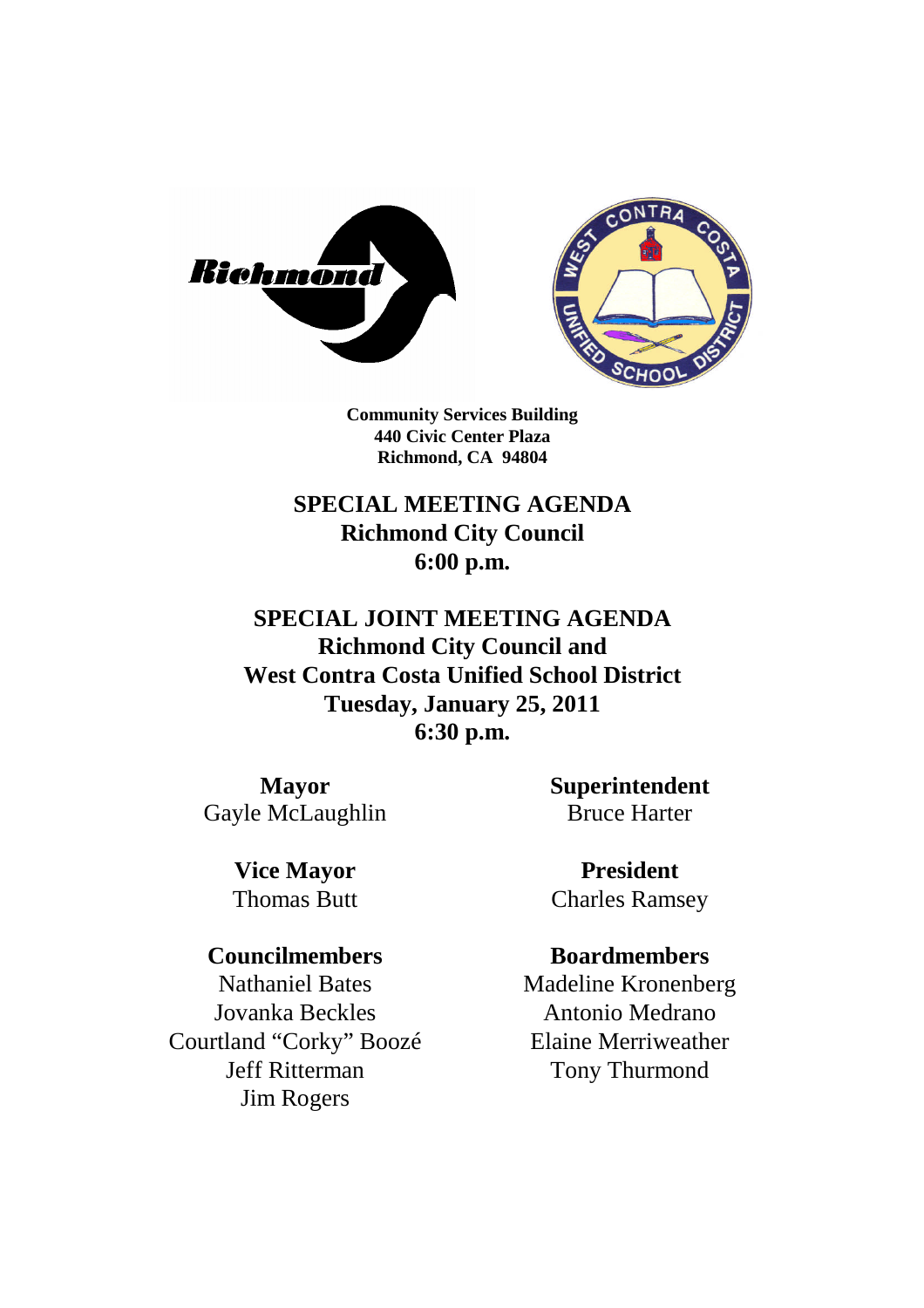# **MEETING PROCEDURES**

The City of Richmond encourages community participation at its City Council meetings and has established procedures that are intended to accommodate public input in a timely and time-sensitive way. As a courtesy to all members of the public who wish to participate in City Council meetings, please observe the following procedures:

**PUBLIC COMMENT ON AGENDA ITEMS:** Anyone who desires to address the City Council on items appearing on the agenda must complete and file a pink speaker's card with the City Clerk **prior** to the City Council's consideration of the item. Once the City Clerk has announced the item and discussion has commenced, no person shall be permitted to speak on the item other than those persons who have submitted their names to the City Clerk. Your name will be called when the item is announced for discussion. **Each speaker will be allowed TWO (2) MINUTES to address the City Council on NON-PUBLIC HEARING items listed on the agenda.**

**OPEN FORUM FOR PUBLIC COMMENT:** Individuals who would like to address the City Council on matters not listed on the agenda or on **Presentations, Proclamations and Commendations, Report from the City Attorney, or Reports of Officers** may do so under Open Forum. All speakers must complete and file a pink speaker's card with the City Clerk **prior** to the commencement of Open Forum. **The amount of time allotted to individual speakers shall be determined based on the number of persons requesting to speak during this item. The time allocation for each speaker will be as follows: 15 or fewer speakers, a maximum of 2 minutes; 16 to 24 speakers, a maximum of 1 and one-half minutes; and 25 or more speakers, a maximum of 1 minute.**

#### **SPEAKERS ARE REQUESTED TO OCCUPY THE RESERVED SEATS IN THE FRONT ROW BEHIND THE SPEAKER'S PODIUM AS THEIR NAME IS ANNOUNCED BY THE CITY CLERK.**

**CONSENT CALENDAR:** Consent Calendar items are considered routine and will be enacted, approved or adopted by one motion unless a request for removal for discussion or explanation is received from the audience or the City Council. A member of the audience requesting to remove an item from the Consent Calendar must complete and file a speaker's card with the City Clerk **prior to the City Council's consideration of Agenda Review.** An item removed from the Consent Calendar may be placed anywhere on the agenda following the City Council's agenda review.

*The City Council's adopted Rules of Procedure recognize that debate on policy is healthy; debate on personalities is not. The Chairperson has the right and obligation to cut off discussion that is too personal, too loud, or too crude.*

**\*\*\*\*\*\*\*\*\*\*\*\*\*\*\*\*\*\*\*\*\*\*\*\*\*\*\*\*\*\*\*\*\*\*\*\*\*\*\*\*\*\*\*\*\*\*\*\*\*\*\*\*\*\*\*\*\*\***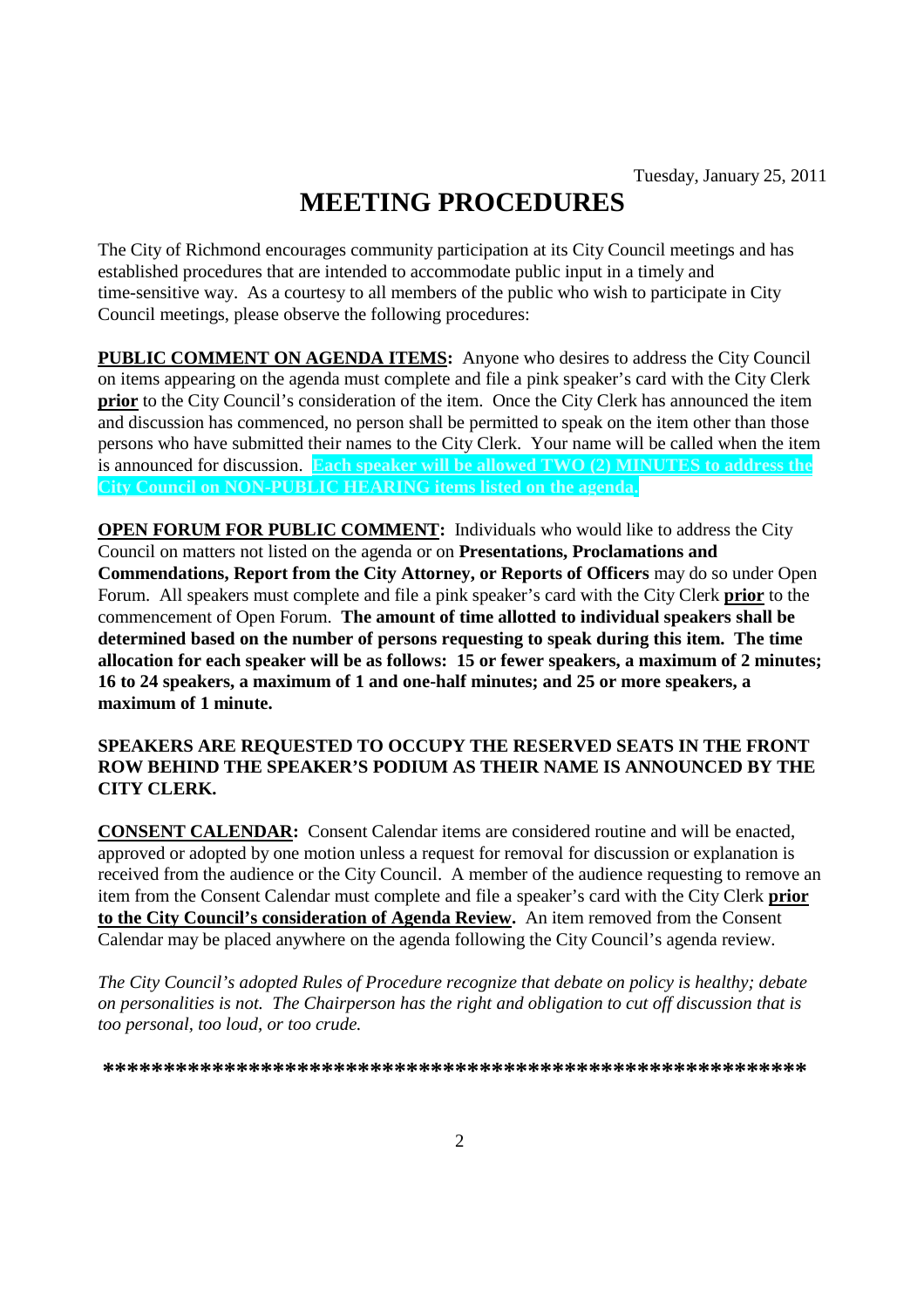Tuesday, January 25, 2011

## **SPECIAL MEETING OF THE RICHMOND CITY COUNCIL**

#### 6:00 p.m.

- **A. PLEDGE TO THE FLAG**
- **B. ROLL CALL**
- **C. STATEMENT OF CONFLICT OF INTEREST**
- **D. OPEN FORUM FOR PUBLIC COMMENT**
- **E. AGENDA REVIEW**

#### **F. PRESENTATIONS, PROCLAMATIONS, AND COMMENDATIONS**

- **F-1.** Proclamation declaring January as National Blood Donor Month Mayor's Office (Mayor McLaughlin 620-6503).
- **F-2.** Presentation of National Board Certification to Housing Commissioners Alicia Carillo and Helen Hall - Mayor's Office (Mayor McLaughlin 620-6503).
- **F-3.** Presentation of certificates honoring PAX Water Technologies and Park Plaza Rest Home as Richmond Small Businesses of the Month for January 2011 - Mayor's Office (Mayor McLaughlin 620-6503).

#### **G. ADJOURNMENT**